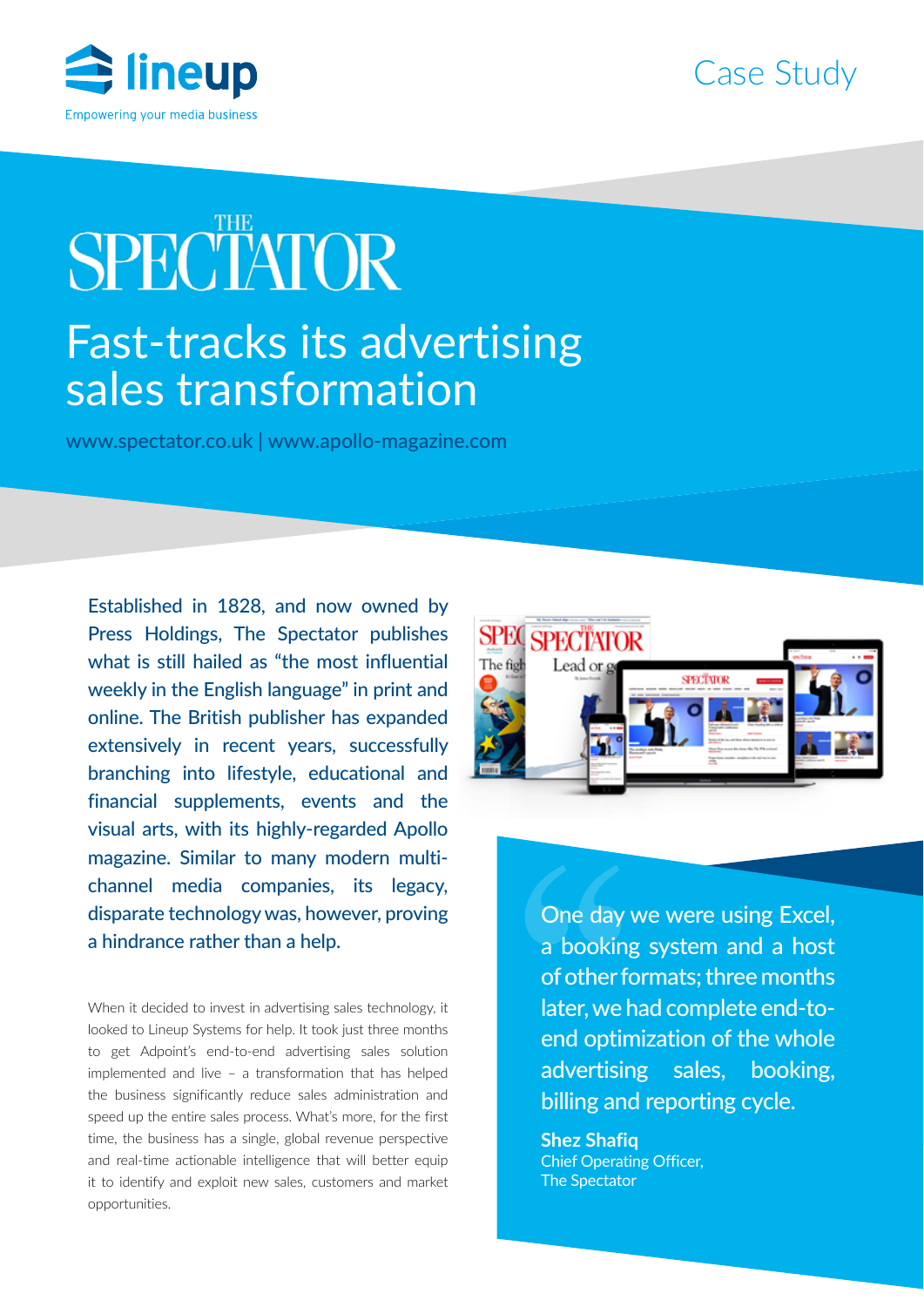## **SPECTATOR** requirements

- **Consolidation of different data sets onto a single platform**
- **Integration of CRM and digital as part of the same solution**
- **Out-of-the-box solution requiring minimal development**
- **<u>***<del>f</del>*</u> Fast and cost-effective deployment

### **The pitfalls of old technology**

"Prior to Adpoint, we had cumbersome manual processes and laborious data entry. This resulted in a lot of the sales teams' time being spent on administrative tasks instead of selling. It was also very hard for management to track sales and advertising performance," recalls Chief Operating Officer Shez Shafiq.

The Spectator had been using a simple booking system to record sales and to process orders. No CRM system meant customer records were kept in a multitude of formats across the business such as Excel spreadsheets, Word documents, hard copies, mobile phone messages and emails. Individual sales staff were unable to accurately keep track of their leads and prospects. Shafiq comments: "It was clear new sales approaches needed new technology. The hunt for CRM capabilities and a better way to capture, process and track sales became a priority for us."

Following an industry recommendation, The Spectator approached Lineup. "It was then that we realised there was an off-the-shelf solution that could help us optimize our entire sales operation and processes overnight. Effectively combining several systems within one single solution, Adpoint proved cost-effective and far more efficient. Lineup's extensive media experience and quick understanding of our businesses challenges also reassured us we had found the right partner," says Shafiq.

It was clear new sales approaches needed new technology. The hunt for CRM capabilities and a better way to capture, process and track sales became a priority for us.

**Shez Shafiq** Chief Operating Officer, The Spectator

### **Ready-to-go**

Following Lineup's appointment, and with the valuable help of The Spectator's Production Manager Gareth Kime, Adpoint was up and running for the business in a matter of months.

Using Adpoint's fully-functional, out-of-the-box solution, very little development was needed to enable it to meet the company's booking and sales requirements. Adpoint's pre-built integration with ad server DFP and versatile cloudbased infrastructure also enabled easy incorporation with supporting systems.

At the same time, Lineup's experts also cleaned up and transferred the legacy data, effectively optimizing the 'real estate' of the sales team. Roll-out was wrapped up with comprehensive training by area specialists of all users from the sales, administration, IT and finance departments to ensure speedy adoption.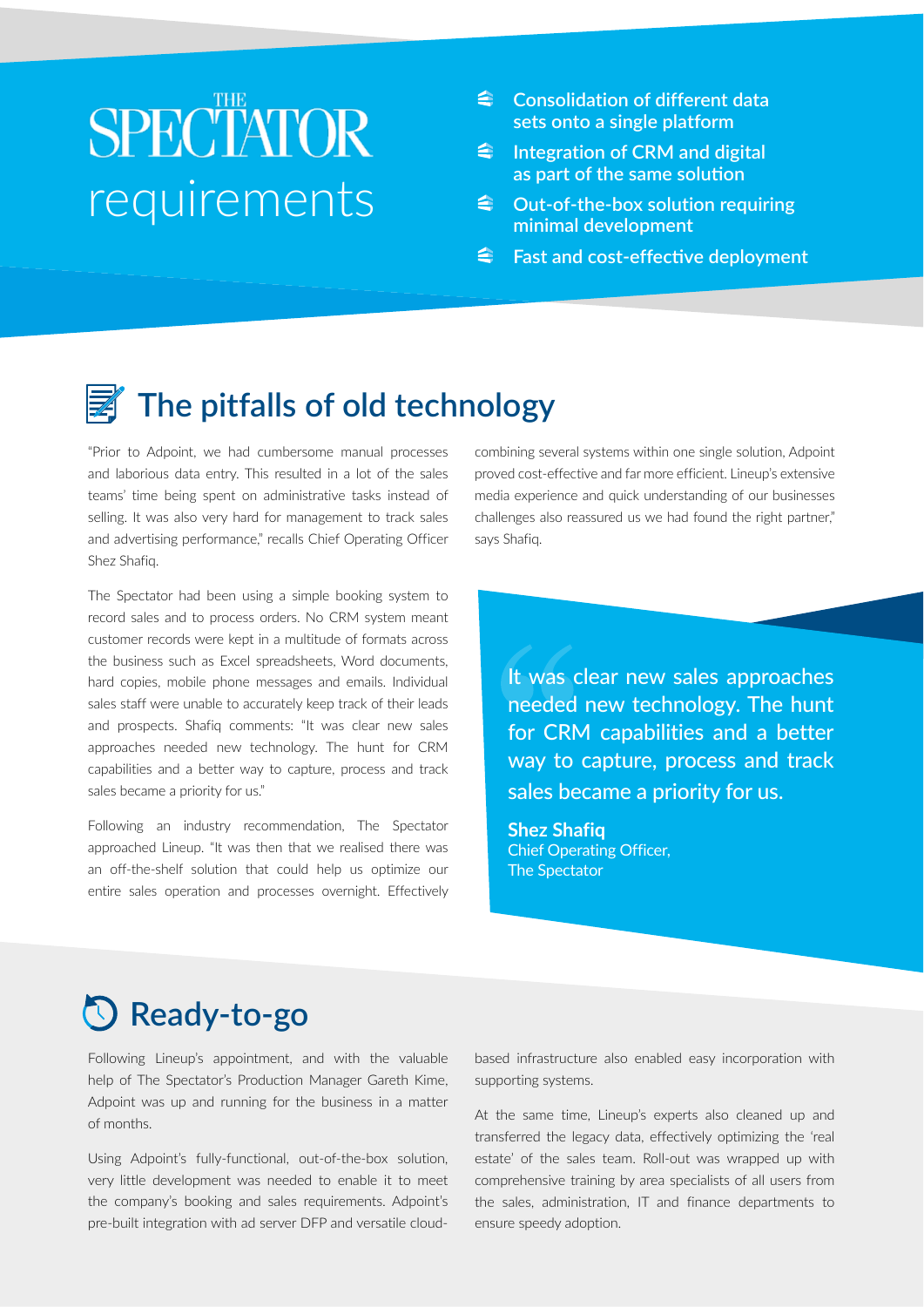

the budget and the original timeframe. One day we were using Excel, a booking system and a host of other formats; three months later, we had complete endto-end optimization of the whole advertising sales, booking, billing and reporting cycle," he says. "The team from Lineup were very professional from start to finish. They took the time to understand our requirements and went above and beyond our expectations during the implementation stage."

The Spectator now enjoys the full functionality of Adpoint, from lead generation to final billing. Sales people are able to track their prospects more efficiently, with a promise of higher sales. Display and digital ads can now be booked within a single, seamless order, accurately reflecting the multi-channel make-up of the company's offering.

Order management is easier, too, and new automation has reduced errors and increased billing accuracy. Kime is pleased to note that, internally, "a lot of people now have a much greater understanding of the whole business than they ever had before."

Gone are the reports generated in different areas and disparate formats. Adpoint now enables smarter practices, delivering better intelligence through simpler and more flexible reporting.



Shafiq concludes: "Adpoint has had a profound impact on efficiency and its effects are already being felt. Sales will be able to generate increased revenues and supporting teams, including finance, can spend less time managing credit control. For the first time, we have instant and easily-accessible intelligence on performance and revenue, and management are able to monitor the performance of each department, and of each campaign. We don't have to rely on 'gut feeling'. This intelligence can now inform our strategy, and we expect a knock-on effect on our efficiency and bottom line."



## **Adpoint's** impact at **SPECTATOR**



Increased revenue through efficient lead tracking



Operational efficiency from lead to billing



Accurate booking and billing



Greater ability to monitor performance and revenue



Decreased administrative burden



Reduced risk of lost data